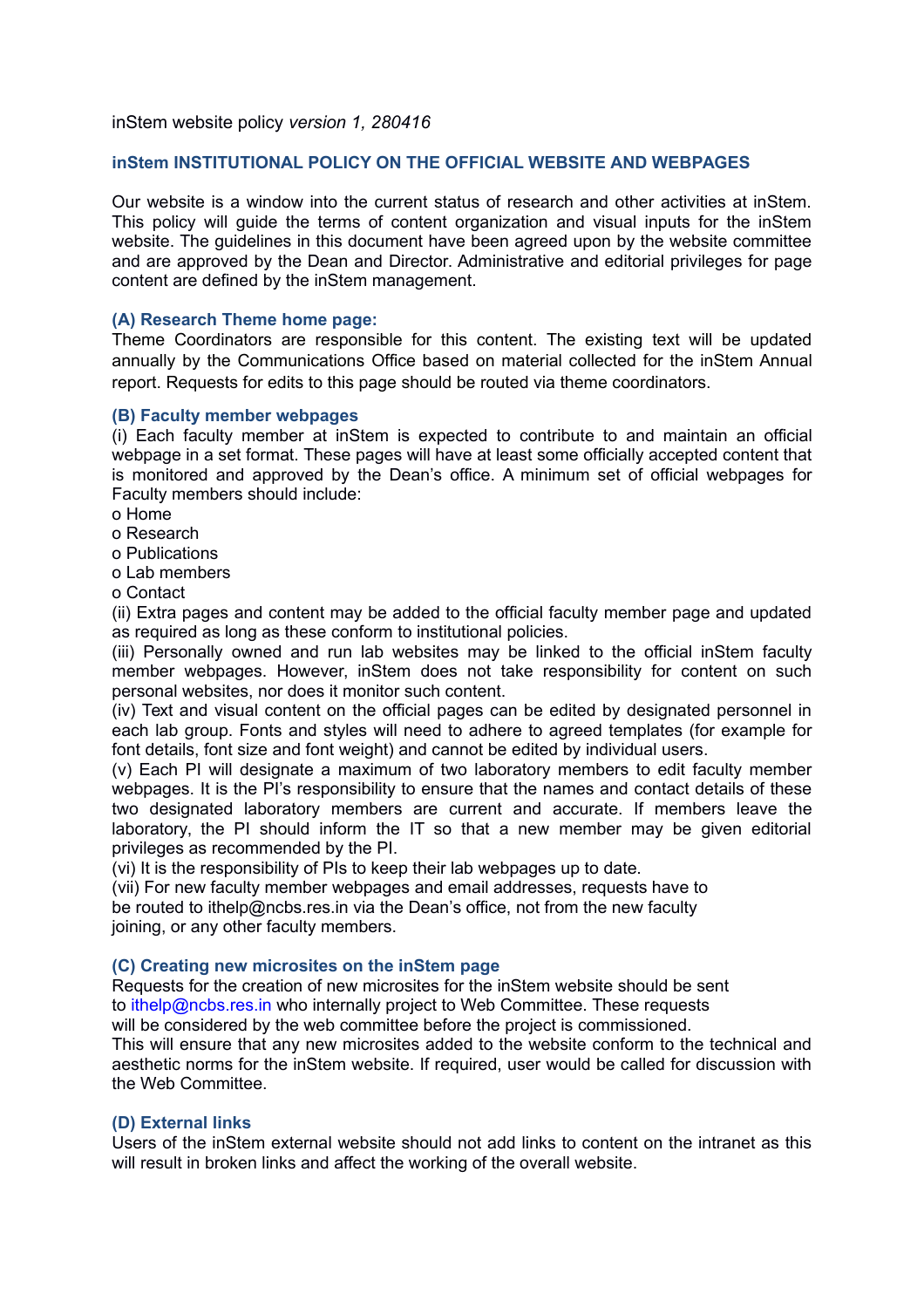### **(E) Publications content on the homepage**

The inStem homepage includes a section on recent publications. This is not a comprehensive list of all new publications but rather a set of recent significant publications showcasing campus research. The committee will periodically review latest publications and decide on the list to be included in this section. A comprehensive list of campus publications will be listed at<https://www.instem.res.in/publications>

# **(F) Responsibility for content**

Each individual member of inStem is solely responsible for the content of web pages he/she creates and owns. inStem reserves the right to revoke privileges in case of violation of the policies stated below.

# (i) HARASSMENT AND DISCRIMINATION POLICY

inStem does not tolerate discrimination or harassment of any person or community on the basis of religion, race, caste, gender and sexual orientation (see https://www.instem.res.in/sites/default/files/policies/CampusHarassmentPolicyDec2013.pdf) and web page content that violates this policy is strictly forbidden. Similarly, hate speech, inflammatory statements and offensive language are forbidden.

# (ii) COPYRIGHTED and LICENSED MATERIAL

a) You may not place any material in your Web page that is owned by others, such as copyrighted or licensed work, without the express permission of the owner, unless the license or copyright claim explicitly allows re-use or re-distribution. (Examples of potentially copyrighted/licensed material include cartoons articles, photographs, songs, software, graphics, journal PDFs or text from a published work or other webpages. Assume that all material on the Web is copyrighted unless specified clearly.)

b) Fair use of copyrighted material is permitted provided you clearly cite the original source. Fair use will be judged on case-by-case basis but briefly:

use resulting in personal or commercial gain, or use of a large percentage of the original work argues against fair use, while use of small portions of the original work, for educational purposes, parody, commentary, etc. argue in favour of fair use.

### (iii) PRIVACY OF OTHERS

Web page content that violates the privacy of others is strictly forbidden. For example, you may not place any pictures or videos of people on your Web-page or reveal private conversations without their explicit permission.

#### (iv) PERSONAL AND COMMERCIAL GAIN

Use of web pages on the inStem server for personal or commercial gain, such as running a private business, running a political or electoral campaign, etc., is strictly forbidden.

#### (v) USE OF inStem NAME AND LOGO

a) It is forbidden to use the inStem name or logo in any way that suggests or implies its endorsement of the author's or anyone else's opinions, or its endorsement of any other organization, their products, or services.

b) All external lab websites should have a footnote disclaimer which states:

"While this website uses logos of inStem, it is an externally owned and run website for which inStem does not take any responsibility."

# (vi) FURTHER SUGGESTIONS

a) inStem is a publicly funded academic institution. So do consider using your web pages to make your academic and institutional work (and its scientific, educational, philosophical, social and political implications) accessible to the public.

b) Do add to your web pages an explicit statement of copyright which accurately reflects how you wish the material to be used or distributed.

Take a look at the Creative Commons licenses (http://creativecommons.org/) or the GNU General Public License (https://www.gnu.org/copyleft/gpl.html), for example.

c) Do think twice about uploading large videos or images to your web pages.

Instead, consider embedding them (if they are your own) or providing a

link to the relevant external web pages (if they are not your own).